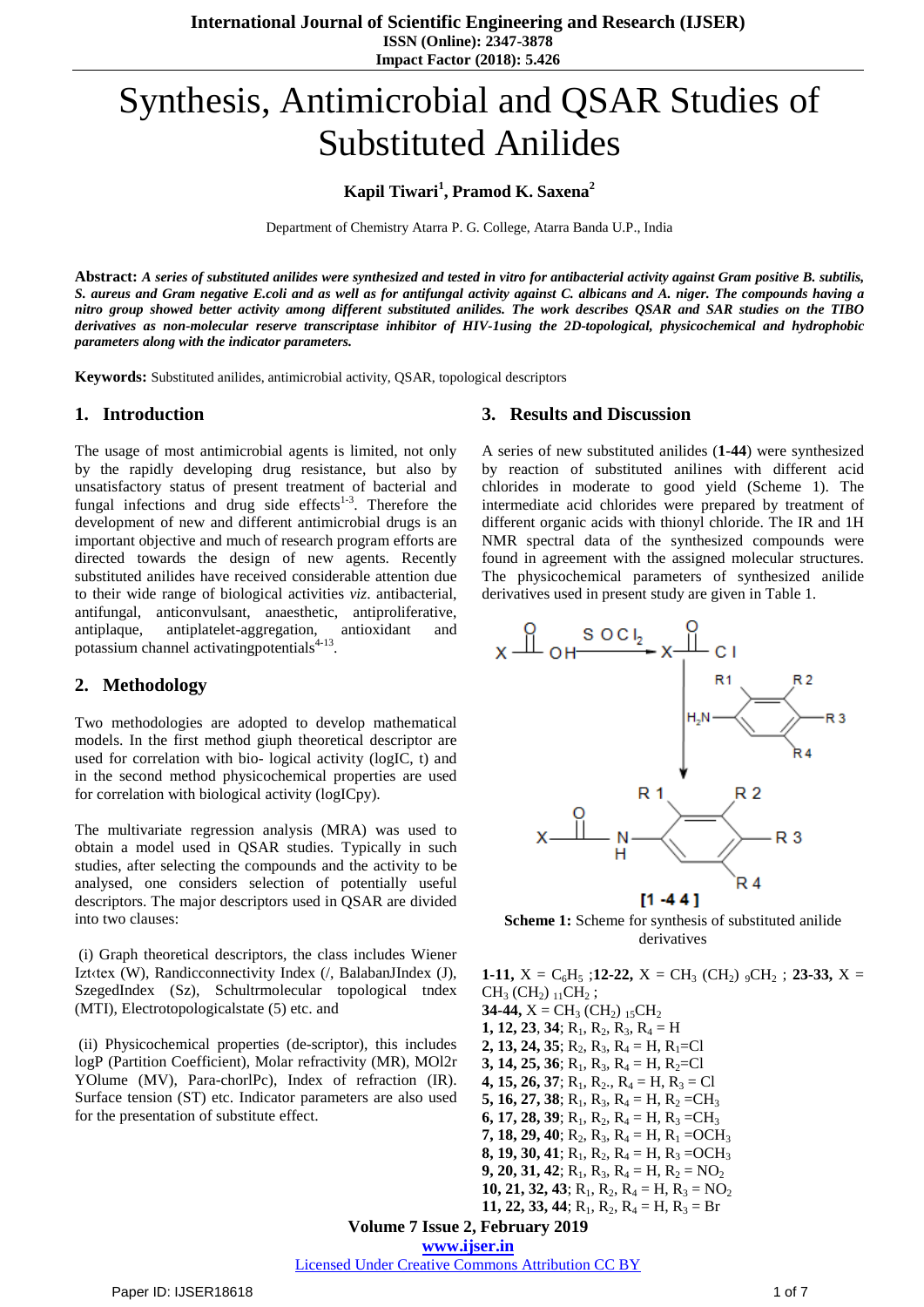## **International Journal of Scientific Engineering and Research (IJSER) ISSN (Online): 2347-3878 Impact Factor (2018): 5.426**

The newly obtained derivatives were evaluated for their *in vitro* antibacterial activity against Gram positive *Bacillus subtilis, Staphylococcus aureus,* Gram negative *Escherichia coli* and antifungal activity against *Candida albicans* and *Aspergillusniger.* Double strength nutrient broth IP and Sabourauddextrose broth  $IP^{23}$  were employed for bacterial and fungal growth respectively. Minimal inhibitory concentration (MIC) was determined by means of standard serial dilution method $^{24}$  using ciprofloxacin and fluconazole as reference compounds in case of antibacterial and antifungal activity respectively and the pMIC values obtained are presented in Table 2. All the compounds showed appreciable *in vitro* antimicrobial activity against the microorganisms understudy.

The compound **42** showed significant antimicrobial activity against *B. subtilis, E. coli, S. aureus,* and *A. niger* with pMIC values 1.70, 1.35, 1.50 and 1.51 respectively. The compound **7** showed highest pMIC (pMICca = 1.75) value of all the compounds. Further the antibacterial activity of compounds **20, 21, 31, 35** and **42-44** were found to be more active against *B. subtilis* having pMIC value more than 1.59, than other synthesized substituted anilide derivatives. Compounds **21, 27, 28, 31, 32, 35-37, 39, 42-44** were found to be more active against *S. aureus* having pMICsa more than 1.39, than other synthesized substituted anilide derivatives. Compounds **20, 21, 31, 37, 44** were found to be more active against *E. coli* having pMICec more than 1.38, than other synthesized substituted anilide derivatives. Compounds **13-15, 19-22, 31, 33-44** were found to be more active against *A. niger* having pMICan more than 1.38, than other synthesized substituted anilide derivatives.

Analysis of results indicates that the presence of an electron withdrawing NO<sup>2</sup> group (compounds **9, 10, 20, 21, 31, 32, 42, 43**) leads to increase in activity in comparison to the presence of other groups. The importance of electron withdrawing group in enhancing the antimicrobial activity was supported by similar results observed by P. Sharma *et al*. 25 . The antimicrobial results also indicated that there is a significant increase in pMIC values in case of stearic acid derivatives as compared to other acid derivatives. It is also important to note that the range of pMIC value is increasing in each case as the chain length of acid derivatives increases. The positive contribution of chain length may be due to its more lipophilicity.

In general, the antimicrobial activity of tested compounds follows the pattern:

# *B. subtilis >* **A niger >** *S. aureus > E. coli*

In an attempt to determine the role of structural features which appears to influence the observed activity of reported compounds, QSAR studies were undertaken using linear free energy relationship (LFER) model of Hansch and Fujita.<sup>26</sup> Biological activity data determined as MIC values were first transformed to pMIC on molar basis, which was used as dependent variable in QSAR study. These were correlated with different molecular descriptors like log of octanol– water partition coefficient (logP), molar refractivity (MR), Kier's molecular connectivity  $({}^0\chi^{\nu})$  and shape  $(\kappa_1,\kappa\alpha_{\square})$ topological indices, Randic topological index (R), Balban topological index (J), Wiener topological index (W), Total energy (Te), energies of highest occupied molecular orbital (HOMO) and lowest unoccupied molecular orbital (LUMO), dipole moment (μ), electronic energy (Ele.E) and nuclear energy (Nu.E)<sup>26-33</sup>. The values of selected descriptors used in regression analysis are presented in Table 3.

**Table 1:** Physicochemical characteristics of substituted anilides

| Comp. | M. Formula                    | M. Wt.           | M. p. $(^{\circ}C)$    | Rf value | % yield           |
|-------|-------------------------------|------------------|------------------------|----------|-------------------|
| 1     | $C_{13}H_{11}NO$              | 197              | 150-152                | 0.13     | 50.1              |
| 2     | $C_{13}H_{10}NOCl$            | 231              | 81-83                  | 0.39     | 41.2              |
| 3     | $\overline{C}_{13}H_{10}NOC1$ | 231              | 109-111                | 0.21     | 61.7              |
| 4     | $\overline{C_{13}}H_{10}NOC1$ | 231              | 182-184                | 0.25     | 26.5              |
| 5     | $C_{14}H_{13}NO$              | 211              | 107-109                | 0.22     | 58.1              |
| 6     | $C_{14}H_{13}NO$              | 211              | $\overline{1}18 - 120$ | 0.10     | 68.3              |
| 7     | C14H13NO2                     | 227              | 38-40                  | 0.23     | 71.2              |
| 8     | C14H13NO2                     | $\overline{227}$ | 140-142                | 0.12     | $\overline{55.4}$ |
| 9     | C13H10N2O3                    | 242              | 147-149                | 0.16     | 52.7              |
| 10    | C13H10N2O3                    | 242              | 146-148                | 0.12     | $\overline{22.2}$ |
| 11    | $C_{13}H_{10}NOBr$            | 276              | 194-196                | 0.27     | 29.2              |
| 12    | $C_{18}H_{29}NO$              | 275              | $52 - 54$              | 0.46     | 43.6              |
| 13    | $C_{18}H_{28}NOCl$            | 309              | 44-46                  | 0.26     | 34.8              |
| 14    | $C_{18}H_{28}NOCl$            | 309              | 127-129                | 0.33     | 67.3              |
| 15    | $C_{18}H_{28}NOCl$            | 309              | $49 - 51$              | $0.04*$  | 23.9              |
| 16    | $C_{19}H_{31}NO$              | 289              | $60 - 62$              | $0.57*$  | 32.5              |
| 17    | $C_{19}H_{31}NO$              | 289              | 57-59                  | 0.23     | 27.9              |
| 18    | C19H31NO2                     | 305              | 46-48                  | $0.31*$  | 53.3              |
| 19    | C19H31NO2                     | 305              | 50-52                  | 0.26     | 40.0              |
| 20    | C18H28N2O3                    | 320              | 52-54                  | 0.40     | 39.6              |
| 21    | C18H28N2O3                    | 320              | $41 - 43$              | 0.11     | 68.8              |
| 22    | $C_{18}H_{28}NORr$            | 354              | 36-38                  | 0.30     | 64.7              |
| 23    | $\overline{C_{20}H}_{33}NO$   | 303              | 49-51                  | 0.34     | 42.2              |
| 24    | $C_{20}H_{32}NOCl$            | 337              | 52-54                  | 0.66     | 51.4              |
| 25    | $C_{20}H_{32}NOCl$            | 337              | 44-46                  | 0.54     | 93.1              |
| 26    | $C_{20}H_{32}NOCl$            | 337              | $85 - 87$              | 0.40     | 71.3              |
| 27    | $C_{21}H_{35}NO$              | 317              | 59-61                  | 0.43     | 31.9              |
| 28    | $C_{21}H_{35}NO$              | 317              | 49-51                  | 0.26     | 34.0              |
| 29    | C21H35NO2                     | 333              | 53-55                  | 0.41     | 42.8              |
| 30    | C21H35NO2                     | 333              | 87-89                  | 0.77     | 30.6              |
| 31    | C20H32N2O3                    | 348              | 57-59                  | 0.22     | 32.6              |
| 32    | C20H32N2O3                    | 348              | 69-71                  | 0.38     | 36.5              |
| 33    | $C_{20}H_{32}NOBr$            | 382              | 74-76                  | 0.50     | 50.8              |
| 34    | $C_{24}H_{41}NO$              | 359              | 57-59                  | $0.25**$ | 26.4              |
| 35    | $\overline{C}_{24}H_{40}NOC1$ | 393              | 65-67                  | 0.71     | 45.0              |
| 36    | $C_{24}H_{40}NOCl$            | 393              | 50-52                  | 0.61     | 51.7              |
| 37    | $C_{24}H_{40}NOCl$            | 393              | 55-57                  | 0.80     | 62.9              |
| 38    | $C_{25}H_{43}NO$              | 373              | 44-46                  | 0.34     | 72.7              |
| 39    | $C_{25}H_{43}NO$              | 373              | 67-69                  | $0.23**$ | 36.3              |
| 40    | C25H43NO2                     | 389              | 43-45                  | 0.34     | 52.6              |
| 41    | C25H43NO2                     | 389              | 54-56                  | 0.36     | 66.6              |
| 42    | C24H40N2O3                    | 404              | 49-51                  | 0.15     | 50.8              |
| 43    | C24H40N2O3                    | 404              | 42-44                  | 0.21     | 69.4              |
| 44    | $C_{24}H_{40}NORr$            | 438              | 37-39                  | 0.22     | 24.2              |

TLC mobile phase - \*\*Toluene: chloroform (1:1), \*ethyl acetate: hexane (1:3 )

**Table 2:** The *in vitro* antimicrobial activity of synthesized anilide derivatives

| Comp. | pMICbs | pMICsa | pMICec | pMICan | pMICca |
|-------|--------|--------|--------|--------|--------|
|       | 1.45   | 1.30   | 1.09   | 1.25   | 1.25   |
| 2     | 1.32   | 1.22   | 1.16   | 1.27   | 1.32   |
| 3     | 1.39   | 1.06   | 1.06   | 1.32   | 1.36   |
|       | 1.40   | 1.22   | 0.97   | 1.16   | 1.27   |
|       | 1.42   | 1.12   | 1.18   | 1.07   | 1.23   |
|       | 1.40   | 1.16   | 1.10   | 1.23   | 1.23   |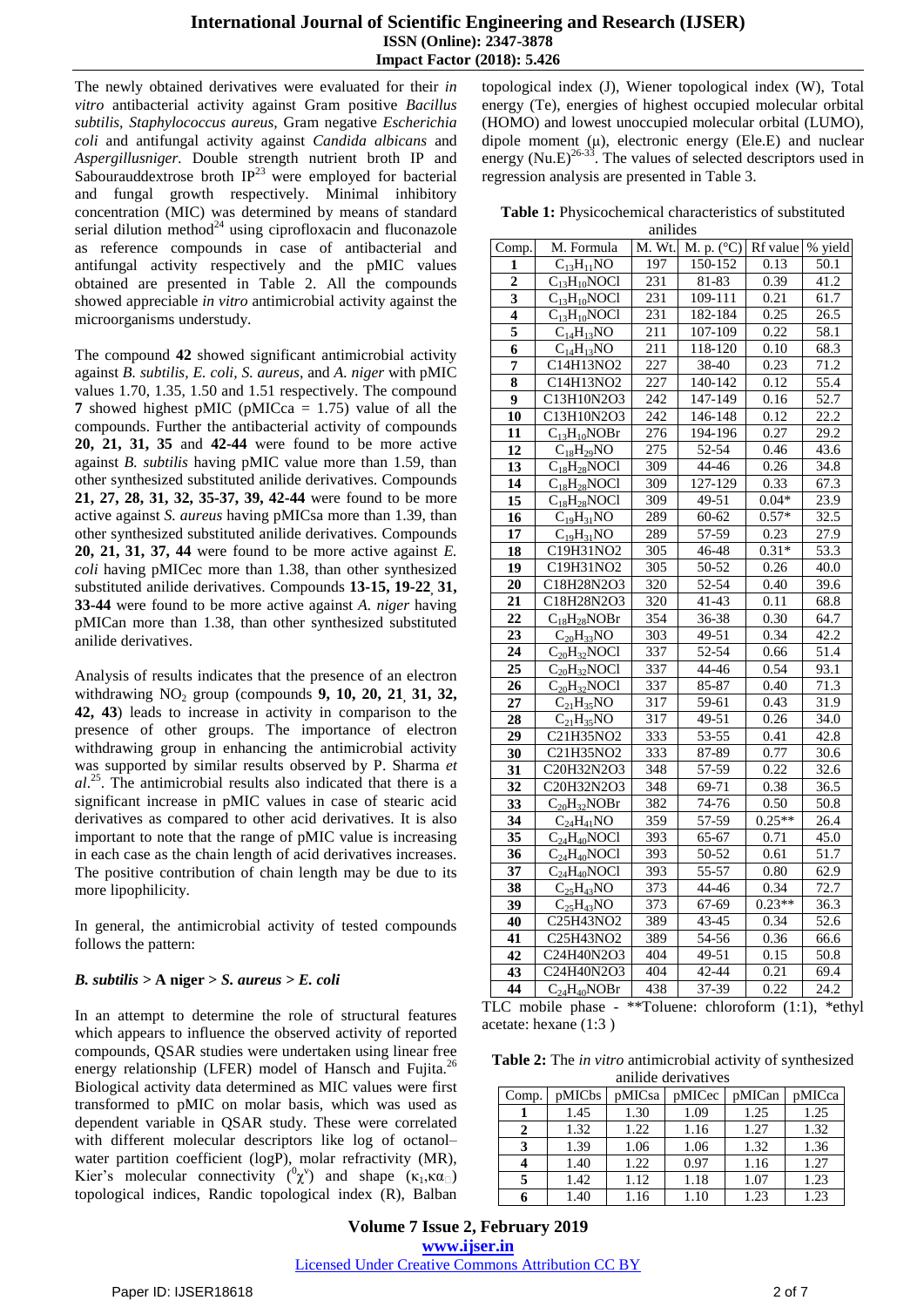| <b>International Journal of Scientific Engineering and Research (IJSER)</b> |  |
|-----------------------------------------------------------------------------|--|
| <b>ISSN</b> (Online): 2347-3878                                             |  |
| <b>Impact Factor (2018): 5.426</b>                                          |  |

| 1.51    | 1.26                 | 1.01                 | 1.26                                                                      | 1.75                                                                         |
|---------|----------------------|----------------------|---------------------------------------------------------------------------|------------------------------------------------------------------------------|
| 1.42    | 1.10                 | 1.06                 | 1.26                                                                      | 1.32                                                                         |
| 1.44    | 1.24                 | 1.18                 | 1.29                                                                      | 1.29                                                                         |
| 1.54    | 1.25                 | 1.24                 | 1.29                                                                      | 1.34                                                                         |
| 1.34    | 1.14                 | 1.14                 | 1.30                                                                      | 1.44                                                                         |
| 1.50    | 1.30                 | 1.14                 | 1.18                                                                      | 1.44                                                                         |
| 1.50    | 1.30                 | 1.20                 | 1.40                                                                      | 1.69                                                                         |
| 1.54    | 1.30                 | 1.20                 | 1.39                                                                      | 1.49                                                                         |
| 1.50    | 1.25                 | 1.09                 | 1.39                                                                      | 1.45                                                                         |
| 1.50    | 1.26                 | 1.21                 | 1.32                                                                      | 1.66                                                                         |
| 1.56    | 1.20                 | 1.06                 | 1.32                                                                      | 0.68                                                                         |
| 1.44    | 1.25                 | 1.18                 | 1.34                                                                      | 1.49                                                                         |
| 1.44    | 1.20                 | 1.18                 | 1.39                                                                      | 1.49                                                                         |
| 1.60    | 1.35                 | 1.40                 | 1.41                                                                      | 1.51                                                                         |
| 1.60    | 1.50                 | 1.41                 | 1.41                                                                      | 1.41                                                                         |
| 1.48    | 1.15                 | 1.15                 | 1.45                                                                      | 1.45                                                                         |
| 1.48    | 1.30                 |                      | 1.34                                                                      | 1.39                                                                         |
| 1.51    | 1.20                 | 1.13                 | 1.38                                                                      | 1.43                                                                         |
| 1.43    | 1.38                 | 1.19                 | 1.38                                                                      | 1.49                                                                         |
| 1.49    | 1.30                 | 1.27                 | 1.38                                                                      | 1.49                                                                         |
| 1.46    | 1.40                 | 1.10                 |                                                                           | 1.46                                                                         |
| 1.46    | 1.40                 | 1.16                 | 1.35                                                                      | 1.40                                                                         |
|         |                      | 1.10                 |                                                                           | 1.40                                                                         |
|         |                      |                      |                                                                           | 1.40                                                                         |
| 1.60    | 1.42                 |                      |                                                                           | 1.45                                                                         |
| 1.45    | 1.40                 | 1.24                 |                                                                           | 1.50                                                                         |
| 1.49    | 1.20                 |                      |                                                                           | 1.49                                                                         |
| 1.51    | 1.33                 |                      |                                                                           | 0.78                                                                         |
| 1.60    | 1.50                 | 1.29                 | 1.45                                                                      | 1.50                                                                         |
| 1.50    | 1.45                 |                      |                                                                           | 1.55                                                                         |
| 1.64    | 1.40                 | 1.39                 | 1.39                                                                      | 1.50                                                                         |
| 1.48    | 1.27                 | 1.27                 | 1.48                                                                      | 0.73                                                                         |
|         |                      |                      |                                                                           | 1.48                                                                         |
| 1.55    | 1.39                 |                      |                                                                           | 1.55                                                                         |
| 1.49    | 1.29                 | 1.29                 | 1.39                                                                      | 1.55                                                                         |
| 1.70    | 1.50                 | 1.35                 | 1.51                                                                      | 1.51                                                                         |
| 1.60    | 1.50                 | 1.35                 | 1.51                                                                      | 0.83                                                                         |
| 1.60    | 1.44                 | 1.39                 | 1.55                                                                      | 0.86                                                                         |
| $3.33*$ | $3.33*$              | $3.33*$              | $2.64**$                                                                  | $2.64**$                                                                     |
|         | 1.50<br>1.50<br>1.48 | 1.29<br>1.20<br>1.40 | $\overline{1.25}$<br>1.14<br>1.40<br>1.24<br>1.30<br>1.25<br>1.27<br>1.25 | 1.36<br>1.29<br>1.30<br>1.40<br>1.35<br>1.38<br>1.46<br>1.55<br>1.43<br>1.44 |

\*Ciprofloxacin \*\*Fluconazole bs – *Bacillus subtilis* ec – *Escherichia coli*

sa – *Staphylococcus aureus* an – *Aspergillus niger* ca-*Candida albican.*

In present studies a set of substituted anilides consisting of 44 molecules were used for linear regression model generation. The reference drugs were not included in model generation as they belong to different structural series. Preliminary analysis was carried out in terms of correlation analysis. A correlation matrix constructed for antibacterial activity against *B. subtilis* is presented in Table 4. The highest interrelationship was observed between  $\Box \chi \Box$  and  $\partial \chi$  (r  $= 0.998$ , and in all the other cases r is greater than 0.8.

The data presented in Table 5 demonstrates the correlation of molecular descriptors of different substituted anilides with their corresponding antimicrobial activity. Generally good correlations were observed with the topological descriptors especially with molecular connectivity indices

 $(^0\chi,^0\chi^v$ and <sup>2</sup>χ).

The linear regression equations developed using the highly correlated topological indices are reported in equations 1-4 together with statistical parameters of regression. It is important to note that all these models were developed by using the entire set  $(n = 44)$ , since no outliers were identified.

The quality of the models is indicated by the following parameters: r- correlation coefficient; F- Fisher's statistics; and s- standard error of estimation,  $r_{cv}^2$  cross-validated  $r^2$ obtained by 'leave one out' (LOO) method.

## **QSAR model for antifungal activity against** *A. niger*

 $pMICan = 0.025 \frac{0}{\chi}$ <sup>0</sup> $\Box$   $\Box$  +1.003 (1)  $n = 44$  r = 0.835 r<sup>2</sup> = 0.697 F = 97.03 s = 0.055 r<sup>2</sup><sub>cv</sub> = 0.662

**QSAR model for antibacterial activity against** *E. coli*

pMICec =  $0.062^{2} \chi \Box + 0.675$  (2)  $n = 44$  r = 0.767  $r^2 = 0.588$  F = 60.18 s = 0.071  $r^2_{\text{cv}} = 0.554$ 

### **QSAR model for antibacterial activity against** *S. aureus*

pMICsa =  $0.065^{2} \chi \Box + 0.748$  (3)  $n = 44$  r = 0.765  $r^2 = 0.585$  F = 59.41 s = 0.074  $r^2_{\text{cv}} = 0.542$ 

**QSAR model for antibacterial activity against** *B. subtilis*

pMICbs =  $0.017 \frac{\text{o}}{\chi} + 0.762$  (4)  $n = 44$  r = 0.676 r<sup>2</sup> = 0.457 F = 35.38 s = 0.057 r<sup>2</sup><sub>cv</sub> = 0.397

The coefficient of  ${}^{0}\chi^{\nu}$  in the mono-parametric model in Eq. 1 is positive indicating thereby that antifungal activity of different substituted anilides against *A. niger* is directly proportional to the magnitude of  ${}^{0}\chi^{\vee}$ . The antifungal activity increases with an increase in magnitude of  $\overline{v_x}$ . This is evidenced by the values of  ${}^{0}\chi^{\nu}$  in Table 3. The values of  ${}^{0}\chi^{\nu}$ for compounds **33-44** lie in range of 17-19 which are higher than the  ${}^{0}\chi^{v}$  values of other compounds. This makes them to be the most effective compounds against *A. niger*. Similar trend was observed in case of *E. coli*, *S. aureus*, and *B. subtilis* with  ${}^2\chi$ ,  ${}^2\chi$  and  ${}^0\chi$  respectively.

In order to confirm our results we have predicted the activities of different substituted anilides using the model expressed by Eqs. 1–4 and compared them with the observed values. The data presented in Table 6 shows that the observed and the estimated activities are very close to each other evidenced by low values of residual activity [difference between experimentally observed pMIC and QSAR calculated pMIC].

The cross-validation of the models was also done by leave one out (LOO) technique.<sup>34</sup> The cross-validated correlation coefficient  $(r_{cv}^2>0.5)$  values obtained for the best QSAR models indicated their reliability in predicting the antimicrobial activity of different substituted anilides. In case of *B. subtilis* the  $r^2_{\text{cv}}$  value is less than 0.5 which appears that the developed model is an invalid one. But one should not forget the recommendations of Golbraikh *et al.*<sup>35</sup> who have recently reported that the only way to estimate the true predictive power of a model is to test their ability to predict accurately the biological activities of compounds. The low residual activity values observed in case of *B. subtilis* (Table 6) justify the selection of the linear regression model expressed by Eq 4. Further the plot of linear regression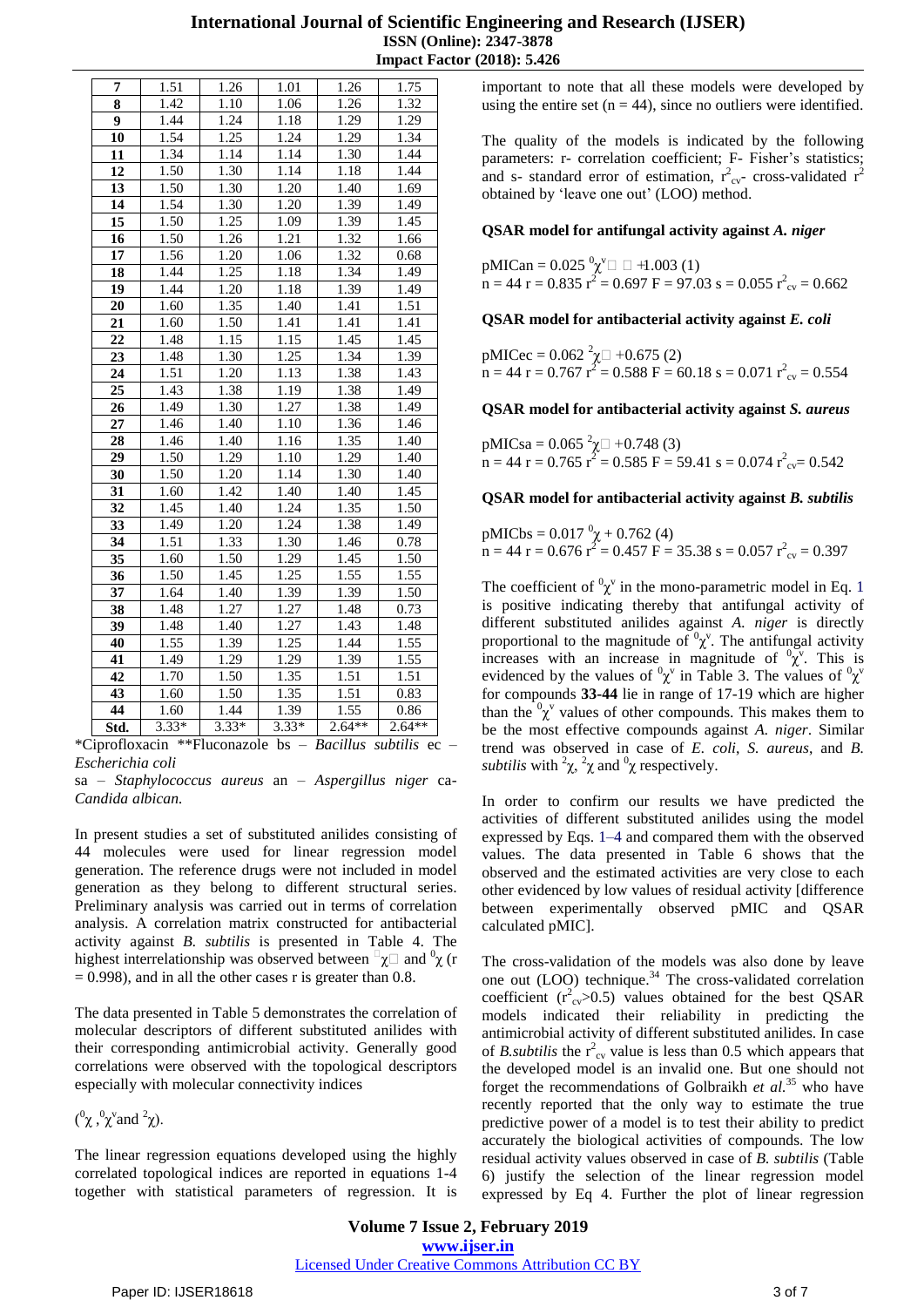## **International Journal of Scientific Engineering and Research (IJSER) ISSN (Online): 2347-3878 Impact Factor (2018): 5.426**

predicted pMICan values against the observed pMICan values also favors the model expressed by Eq. 1 (Fig. 1). In case of *C. albicans* the MLR attempt to derive QSAR models failed to give statistically significant QSAR equation.

|  | Table 3: Values of selected descriptors used in the linear |  |  |
|--|------------------------------------------------------------|--|--|
|  | regression analysis                                        |  |  |

Comp. log P MR  $^{0}\chi$   $^{0}\chi$   $\bar{v}$   $^{1}\chi$   $^{1}\chi$   $^{v}$   $^{2}\chi$   $^{2}\chi$   $\bar{v}$ 

|    |      | $\text{conv.}$ $\mathbb{R}$ is $\mathbb{R}$<br>λ | λ     | λ     | λ<br>λ |      |      |      |
|----|------|--------------------------------------------------|-------|-------|--------|------|------|------|
| 1  | 2.81 | 59.31                                            | 10.51 | 8.18  | 7.36   | 4.78 | 6.12 | 3.19 |
| 2  | 3.33 | 64.12                                            | 11.38 | 9.30  | 7.77   | 5.29 | 6.63 | 3.74 |
| 3  | 3.33 | 64.12                                            | 11.38 | 9.30  | 7.75   | 5.28 | 6.75 | 3.80 |
| 4  | 3.33 | 64.12                                            | 11.38 | 9.30  | 7.75   | 5.28 | 6.74 | 3.80 |
| 5  | 3.28 | 64.35                                            | 11.38 | 9.10  | 7.75   | 5.19 | 6.75 | 3.69 |
| 6  | 3.28 | 64.35                                            | 11.38 | 9.10  | 7.75   | 5.19 | 6.74 | 3.69 |
| 7  | 2.56 | 65.78                                            | 12.09 | 9.51  | 8.31   | 5.30 | 6.82 | 3.52 |
| 8  | 2.56 | 65.78                                            | 12.09 | 9.51  | 8.29   | 5.30 | 6.91 | 3.55 |
| 9  | 2.76 | 66.64                                            | 12.96 | 9.37  | 8.66   | 5.27 | 7.65 | 3.63 |
| 10 | 2.76 | 66.64                                            | 12.96 | 9.37  | 8.66   | 5.27 | 7.64 | 3.62 |
| 11 | 3.60 | 66.94                                            | 11.38 | 10.10 | 7.75   | 5.69 | 6.74 | 4.26 |
| 12 | 5.09 | 85.18                                            | 14.47 | 12.87 | 9.83   | 8.18 | 7.46 | 5.49 |
| 13 | 5.61 | 89.98                                            | 15.34 | 13.98 | 10.24  | 8.69 | 7.98 | 6.05 |
| 14 | 5.61 | 89.98                                            | 15.34 | 13.98 | 10.22  | 8.68 | 8.08 | 6.11 |
| 15 | 5.61 | 89.98                                            | 15.34 | 13.98 | 10.22  | 8.68 | 8.08 | 6.11 |
| 16 | 5.56 | 90.22                                            | 15.34 | 13.79 | 10.22  | 8.59 | 8.10 | 6.00 |
| 17 | 5.56 | 90.22                                            | 15.34 | 13.79 | 10.22  | 8.59 | 8.08 | 5.99 |
| 18 | 4.84 | 91.64                                            | 16.05 | 14.20 | 10.77  | 8.70 | 8.17 | 5.83 |
| 19 | 4.84 | 91.64                                            | 16.05 | 14.20 | 10.76  | 8.70 | 8.25 | 5.86 |

| 20 | 5.04 | 92.50  | 16.92 | 14.05 | 11.13 | 8.67  | 8.99  | 5.93 |
|----|------|--------|-------|-------|-------|-------|-------|------|
| 21 | 5.04 | 92.50  | 16.92 | 14.05 | 11.13 | 8.67  | 8.98  | 5.93 |
| 22 | 5.88 | 92.80  | 15.34 | 14.79 | 10.22 | 9.09  | 8.08  | 6.57 |
| 23 | 5.88 | 94.38  | 15.88 | 14.28 | 10.83 | 9.18  | 8.17  | 6.20 |
| 24 | 6.40 | 99.18  | 16.75 | 15.40 | 11.24 | 9.69  | 8.69  | 6.75 |
| 25 | 6.40 | 99.18  | 16.75 | 15.40 | 11.22 | 9.68  | 8.79  | 6.81 |
| 26 | 6.40 | 99.18  | 16.75 | 15.40 | 11.22 | 9.68  | 8.79  | 6.81 |
| 27 | 6.35 | 99.42  | 16.75 | 15.20 | 11.22 | 9.59  | 8.80  | 6.70 |
| 28 | 6.35 | 99.42  | 16.75 | 15.20 | 11.22 | 9.59  | 8.80  | 6.70 |
| 29 | 5.09 | 85.18  | 14.47 | 12.87 | 9.83  | 8.18  | 7.46  | 5.49 |
| 30 | 5.09 | 85.18  | 14.47 | 12.87 | 9.83  | 8.18  | 7.46  | 5.49 |
| 31 | 5.84 | 101.70 | 18.33 | 15.47 | 12.13 | 9.67  | 9.70  | 6.64 |
| 32 | 5.84 | 101.70 | 18.33 | 15.47 | 12.13 | 9.67  | 9.69  | 6.64 |
| 33 | 6.67 | 102.00 | 16.75 | 16.20 | 11.22 | 10.09 | 8.79  | 7.28 |
| 34 | 7.47 | 112.78 | 18.71 | 17.11 | 12.83 | 11.18 | 9.58  | 7.61 |
| 35 | 7.99 | 117.59 | 19.58 | 18.23 | 13.24 | 11.69 | 10.10 | 8.17 |
| 36 | 7.99 | 117.59 | 19.58 | 18.23 | 13.22 | 11.68 | 10.22 | 8.23 |
| 37 | 7.99 | 117.59 | 19.58 | 18.23 | 13.22 | 11.68 | 10.21 | 8.23 |
| 38 | 7.94 | 117.82 | 19.58 | 18.03 | 13.22 | 11.59 | 10.22 | 8.12 |
| 39 | 7.94 | 117.82 | 19.58 | 18.03 | 13.22 | 11.59 | 10.21 | 8.11 |
| 40 | 7.22 | 119.25 | 20.29 | 18.44 | 13.77 | 11.70 | 10.29 | 7.95 |
| 41 | 7.22 | 119.25 | 20.29 | 18.44 | 13.76 | 11.70 | 10.37 | 7.98 |
| 42 | 7.42 | 120.11 | 21.16 | 18.30 | 14.13 | 11.67 | 11.12 | 8.06 |
| 43 | 7.42 | 120.11 | 21.16 | 18.30 | 14.13 | 11.67 | 11.10 | 8.05 |
| 44 | 8.26 | 120.41 | 19.58 | 19.03 | 13.22 | 12.09 | 10.21 | 8.69 |

**Table 4:** Correlation matrix for substituted anilides against *B. subtilis*

|        | pMICbs | log P    | $_{\text{MR}} 0_{\chi} 0_{\chi}$ v $1_{\chi} 1_{\chi}$ v $2_{\chi} 2_{\chi}$ v k<br>$1 KQ_1$ |
|--------|--------|----------|----------------------------------------------------------------------------------------------|
| pMICbs | 000.1  |          |                                                                                              |
| log P  | 0.562  | $.000$ . |                                                                                              |
| MR     | 0.626  | 0.975    | .000.                                                                                        |

| $^{\prime}$ γ $0.676$       |       | 0.930 | 0.986 | 1.000 |       |       |       |       |       |       |       |
|-----------------------------|-------|-------|-------|-------|-------|-------|-------|-------|-------|-------|-------|
| $^{0}$ x <sup>v</sup> 0.613 |       | 0.979 | 0.997 | 0.977 | 1.000 |       |       |       |       |       |       |
| $1$ y 0.664                 |       | 0.935 | 0.989 | 0.998 | 0.978 | 1.000 |       |       |       |       |       |
| $\chi^{v}$ 0.615            |       | 0.984 | 0.996 | 0.973 | 0.998 | 0.975 | 1.000 |       |       |       |       |
| $4$ Ω.675                   |       | 0.897 | 0.960 | 0.987 | 0.944 | 0.984 | 0.936 | 1.000 |       |       |       |
| $2\chi$ <sup>v</sup> 0.597  |       | 0.991 | 0.992 | 0.962 | 0.997 | 0.963 | 0.996 | 0.930 | 1.000 |       |       |
| κ                           | 0.672 | 0.943 | 0.990 | 0.997 | 0.984 | 0.996 | 0.983 | 0.973 | 0.971 | 1.000 |       |
| $\kappa\alpha_1$            | 0.656 | 0.959 | 0.994 | 0.991 | 0.993 | 0.990 | 0.992 | 0.959 | 0.983 | 0.997 | 000.1 |

### **Table 5:** Correlation of pMIC with molecular descriptors

| Parameter pMICbs            | pMICsa | pMICec | pMICan |
|-----------------------------|--------|--------|--------|
| log P 0.562                 | 0.657  | 0.620  | 0.800  |
| MR 0.626                    | 0.708  | 0.686  | 0.829  |
| $\gamma$ 0.676              | 0.753  | 0.738  | 0.831  |
| $\gamma$ <sup>v</sup> 0.613 | 0.684  | 0.670  | 0.835  |
| $\gamma$ 0.664              | 0.748  | 0.727  | 0.827  |
| $^{\rm v}$ 0.615            | 0.689  | 0.663  | 0.824  |
| $\gamma$ 0.675              | 0.765  | 0.767  | 0.828  |
| $\gamma$ $^{\rm v}$ 0.597   | 0.673  | 0.658  | 0.832  |
| к<br>1 0.672                | 0.744  | 0.722  | 0.827  |
| $\kappa a_1 0.656$          | 0.724  | 0.701  | 0.830  |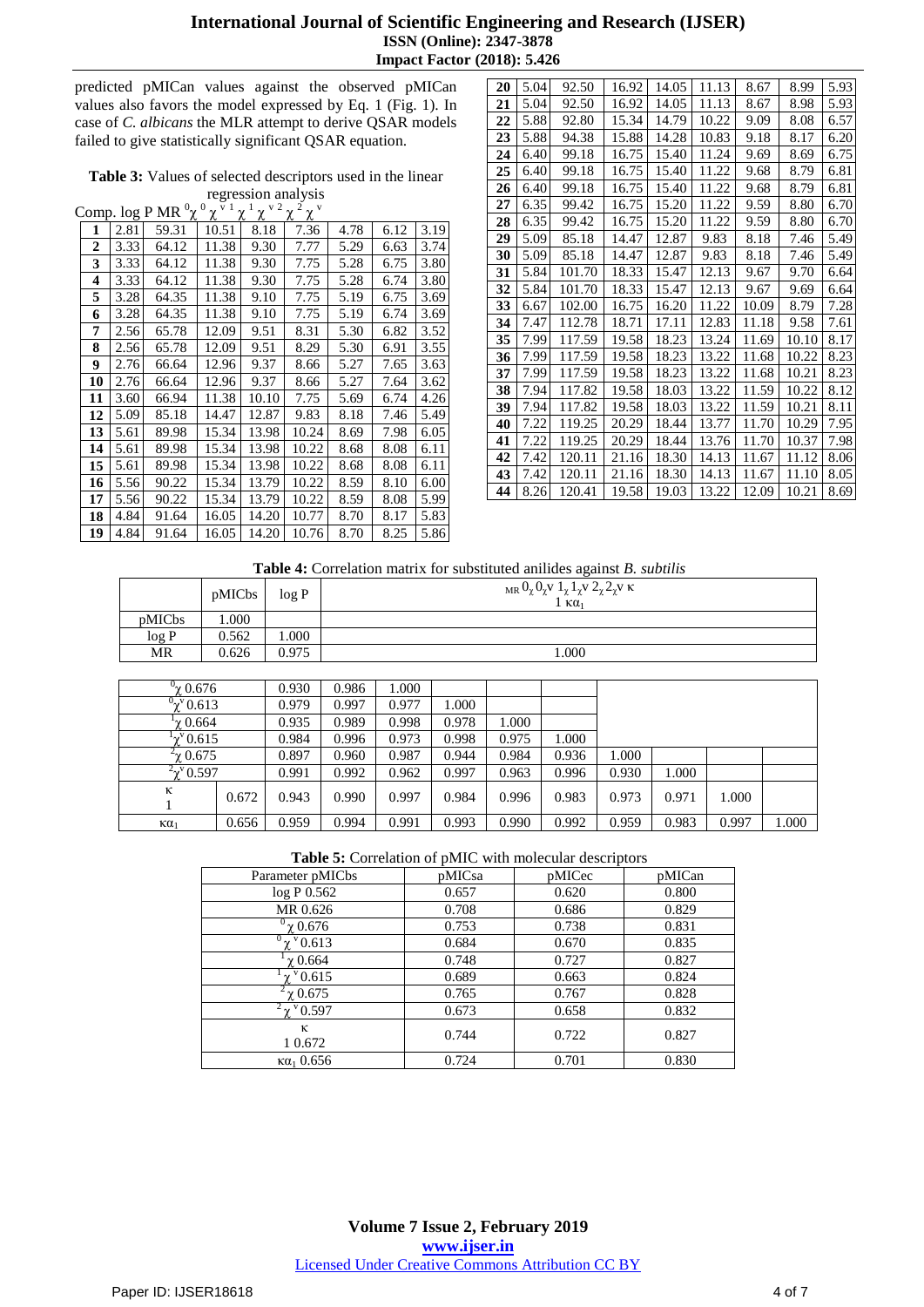**International Journal of Scientific Engineering and Research (IJSER) ISSN (Online): 2347-3878 Impact Factor (2018): 5.426**



Observed pMICan

**Figure:**. Plot of predicted pMICan activity values against the experimental pMICan values for the QSAR model by Eq. 1 for *A. niger.*

**Table 6:** Observed and predicted antibacterial activity of substituted anilides against *B.subtilis, S. aureus, E. coli,* and *A. niger* using the best QSAR models

|                         |                  | pMICbs usingEq.1 |                  |                  | pMICsa usingEq.2  |                  | pMICec usingEq.3  |      |                  | pMICan using Eq.4 |      |          |
|-------------------------|------------------|------------------|------------------|------------------|-------------------|------------------|-------------------|------|------------------|-------------------|------|----------|
| Com.                    | Obs.             | Pre.             | Res.             | Obs.             | Pre.              | Res.             | Obs.              | Pre. | Res.             | Obs.              | Pre. | Res.     |
| $\mathbf{1}$            | 1.45             | 1.4              | 0.05             | 1.3              | 1.14              | 0.16             | 1.09              | 1.06 | 0.03             | 1.25              | 1.21 | 0.04     |
| $\overline{2}$          | 1.32             | 1.42             | $-0.1$           | 1.22             | 1.18              | 0.04             | 1.16              | 1.09 | 0.07             | 1.27              | 1.24 | 0.03     |
| $\overline{\mathbf{3}}$ | 1.39             | 1.42             | $-0.03$          | 1.06             | 1.18              | $-0.12$          | 1.06              | 1.1  | $-0.04$          | 1.32              | 1.24 | 0.08     |
| $\overline{\mathbf{4}}$ | 1.4              | 1.42             | $-0.02$          | 1.22             | 1.18              | 0.04             | 0.97              | 1.09 | $-0.12$          | 1.16              | 1.24 | $-0.08$  |
| 5                       | 1.42             | 1.42             | $\boldsymbol{0}$ | 1.12             | 1.18              | $-0.06$          | 1.18              | 1.1  | 0.08             | 1.07              | 1.23 | $-0.16$  |
| $\overline{6}$          | 1.4              | 1.42             | $-0.02$          | 1.16             | 1.18              | $-0.02$          | 1.1               | 1.09 | 0.01             | 1.23              | 1.23 | 0.00     |
| $\overline{7}$          | 1.51             | 1.43             | 0.08             | 1.26             | 1.19              | 0.07             | 1.01              | 1.1  | $-0.09$          | 1.26              | 1.24 | 0.02     |
| 8                       | 1.42             | 1.43             | $-0.01$          | 1.1              | 1.19              | $-0.09$          | 1.06              | 1.11 | $-0.05$          | 1.26              | 1.24 | 0.02     |
| $\overline{9}$          | 1.44             | 1.44             | $\boldsymbol{0}$ | 1.24             | $\overline{1.24}$ | $\boldsymbol{0}$ | 1.18              | 1.15 | 0.03             | 1.29              | 1.24 | 0.05     |
| 10                      | 1.54             | 1.44             | 0.1              | 1.25             | 1.24              | 0.01             | 1.24              | 1.15 | 0.09             | 1.29              | 1.24 | 0.05     |
| 11                      | 1.34             | 1.42             | $-0.08$          | 1.14             | 1.18              | $-0.04$          | 1.14              | 1.09 | 0.05             | 1.30              | 1.26 | 0.04     |
| 12                      | 1.5              | 1.47             | 0.03             | 1.3              | 1.23              | 0.07             | 1.14              | 1.14 | 0                | 1.18              | 1.33 | $-0.15$  |
| 13                      | 1.5              | 1.49             | 0.01             | 1.3              | 1.26              | 0.04             | 1.2               | 1.17 | 0.03             | 1.40              | 1.36 | 0.04     |
| 14                      | 1.54             | 1.49             | 0.05             | 1.3              | 1.27              | 0.03             | 1.2               | 1.18 | 0.02             | 1.39              | 1.36 | 0.03     |
| 15                      | $\overline{1.5}$ | 1.49             | 0.01             | 1.25             | 1.27              | $-0.02$          | 1.09              | 1.18 | $-0.09$          | 1.39              | 1.36 | 0.03     |
| 16                      | 1.5              | 1.49             | 0.01             | 1.26             | 1.27              | $-0.01$          | 1.21              | 1.18 | 0.03             | 1.32              | 1.35 | $-0.03$  |
| 17                      | 1.56             | 1.49             | 0.07             | $\overline{1.2}$ | 1.27              | $-0.07$          | 1.06              | 1.18 | $-0.12$          | 1.32              | 1.35 | $-0.03$  |
| 18                      | 1.44             | 1.5              | $-0.06$          | 1.25             | 1.28              | $-0.03$          | 1.18              | 1.18 | $\boldsymbol{0}$ | 1.34              | 1.36 | $-0.02$  |
| 19                      | 1.44             | $\overline{1.5}$ | $-0.06$          | $\overline{1.2}$ | 1.28              | $-0.08$          | 1.18              | 1.19 | $-0.01$          | 1.39              | 1.36 | $0.00\,$ |
| 20                      | 1.6              | 1.51             | 0.09             | 1.35             | 1.33              | 0.02             | 1.4               | 1.24 | 0.16             | 1.41              | 1.36 | 0.05     |
| 21                      | 1.6              | 1.51             | 0.09             | 1.5              | 1.33              | 0.17             | 1.41              | 1.23 | 0.18             | 1.41              | 1.36 | 0.05     |
| 22                      | 1.48             | 1.49             | $-0.01$          | 1.15             | 1.27              | $-0.12$          | 1.15              | 1.18 | $-0.03$          | 1.45              | 1.38 | 0.07     |
| 23                      | 1.48             | 1.49             | $-0.01$          | 1.3              | 1.28              | 0.02             | 1.25              | 1.18 | 0.07             | 1.34              | 1.36 | $-0.02$  |
| 24                      | 1.51             | 1.51             | $\boldsymbol{0}$ | 1.2              | 1.31              | $-0.11$          | 1.13              | 1.22 | $-0.09$          | 1.38              | 1.39 | $-0.01$  |
| 25                      | 1.43             | 1.51             | $-0.08$          | 1.38             | 1.32              | 0.06             | 1.19              | 1.22 | $-0.03$          | 1.38              | 1.39 | $-0.01$  |
| 26                      | 1.49             | 1.51             | $-0.02$          | 1.3              | 1.32              | $-0.02$          | 1.27              | 1.22 | 0.05             | 1.38              | 1.39 | $-0.01$  |
| 27                      | 1.46             | 1.51             | $-0.05$          | 1.4              | 1.32              | 0.08             | $1.1\,$           | 1.22 | $-0.12$          | 1.36              | 1.39 | $-0.03$  |
| 28                      | 1.46             | 1.51             | $-0.05$          | 1.4              | 1.32              | 0.08             | 1.16              | 1.22 | $-0.06$          | 1.35              | 1.39 | $-0.04$  |
| 29                      | 1.5              | 1.47             | 0.03             | 1.29             | 1.23              | 0.06             | 1.1               | 1.14 | $-0.04$          | 1.29              | 1.33 | $-0.04$  |
| 30                      | 1.5              | 1.47             | 0.03             | 1.2              | 1.23              | $-0.03$          | 1.14              | 1.14 | 0.00             | 1.30              | 1.33 | $-0.03$  |
| 31                      | 1.6              | 1.54             | 0.06             | 1.42             | 1.37              | 0.05             | 1.4               | 1.28 | 0.12             | 1.40              | 1.39 | 0.01     |
| 32                      | 1.45             | 1.54             | $-0.09$          | 1.4              | 1.37              | 0.03             | 1.24              | 1.28 | $-0.04$          | 1.35              | 1.39 | $-0.04$  |
| 33                      | 1.49             | 1.51             | $-0.02$          | 1.2              | 1.32              | $-0.12$          | 1.24              | 1.22 | 0.02             | 1.38              | 1.41 | $-0.03$  |
| 34                      | 1.51             | 1.54             | $-0.03$          | 1.33             | 1.37              | $-0.04$          | 1.3               | 1.27 | 0.03             | 1.46              | 1.43 | 0.03     |
| 35                      | 1.6              | 1.56             | 0.04             | 1.5              | 1.4               | 0.1              | $\overline{1.29}$ | 1.3  | $-0.01$          | 1.45              | 1.46 | $-0.01$  |
| 36                      | 1.5              | 1.56             | $-0.06$          | 1.45             | 1.41              | 0.04             | 1.25              | 1.31 | $-0.06$          | 1.55              | 1.46 | 0.09     |
| 37                      | 1.64             | 1.56             | $0.08\,$         | 1.4              | 1.41              | $-0.01$          | 1.39              | 1.31 | 0.08             | 1.39              | 1.46 | $-0.07$  |
| $\overline{38}$         | 1.48             | 1.56             | $-0.08$          | 1.27             | 1.41              | $-0.14$          | 1.27              | 1.31 | $-0.04$          | 1.48              | 1.46 | 0.02     |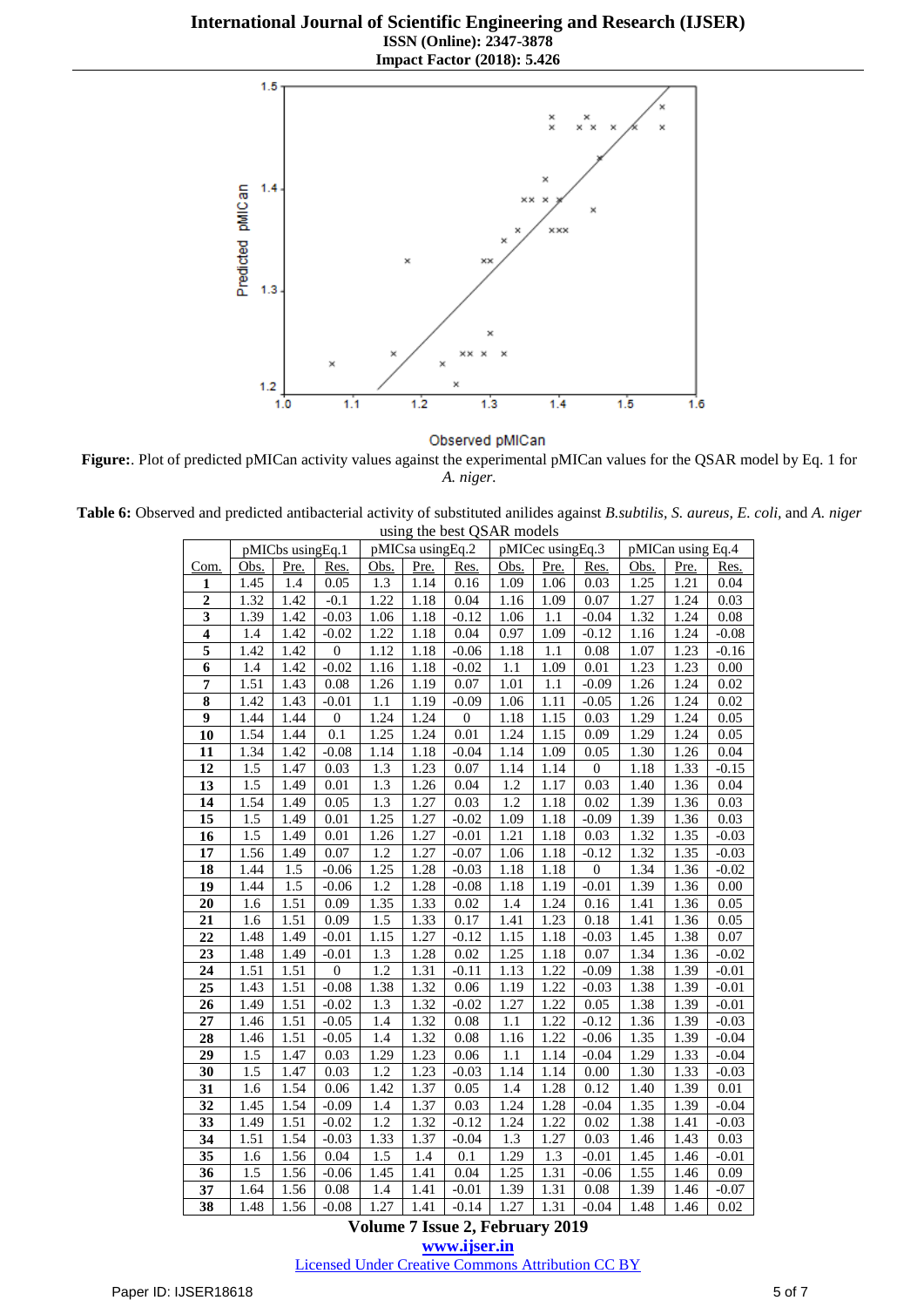| <b>International Journal of Scientific Engineering and Research (IJSER)</b> |
|-----------------------------------------------------------------------------|
| <b>ISSN</b> (Online): 2347-3878                                             |
| <b>Impact Factor (2018): 5.426</b>                                          |

| 39 |      |      |         |               |      |                                 |  | $1.48$   $1.56$   $-0.08$   $1.4$   $1.41$   $-0.01$   $1.27$   $1.31$   $-0.04$   $1.43$   $1.46$   $-0.03$ |             |                 |             |
|----|------|------|---------|---------------|------|---------------------------------|--|--------------------------------------------------------------------------------------------------------------|-------------|-----------------|-------------|
| 40 |      | 1.57 | $-0.02$ | 1.39          | 1.41 | $-0.02$   1.25   1.32   $-0.07$ |  |                                                                                                              | $1.44$ 1.47 |                 | $-0.03$     |
| 41 | 1.49 | 1.57 | $-0.08$ | 1.29          | 1.42 |                                 |  | $-0.13$   1.29   1.32   $-0.03$   1.39   1.47                                                                |             |                 | $-0.08$     |
| 42 | 17   | 1.58 | 0.12    | $1.5$ $\vert$ | 1.47 | 0.03                            |  | $1.35$ 1.37 $-0.02$ 1                                                                                        | 1.51        | 1.46            | 0.05        |
| 43 | 1.6  | 1.58 | 0.02    | $1.5^{\circ}$ | 1.46 | 0.04                            |  | $1.35$   $1.37$   $-0.02$                                                                                    | 1.51        | $1.46 \pm 0.05$ |             |
| 44 | 1.6  | 1.56 | 0.04    | 1.44          |      | $1.41 \quad 0.03$               |  | 1.39   1.31   0.08   1.55   1.48                                                                             |             |                 | $\mid$ 0.07 |

# **4. Conclusions**

From the results and discussion made above we conclude that the different substituted anilide derivatives are effective against the microbial species tested. The results obtained from present investigation of *in vitro* antimicrobial activity studies indicate that the stearic-*m*-nitroanilide **(42),** stearic-ochloroanilide **(35)** and stearic-p-chloroanilide **(37)** are the most effective ones. Further, a general trend showed that the presence of electron-withdrawing group  $(NO<sub>2</sub>)$  leads to increase in the activity in comparison to the presence of other groups. The topological parameters especially, the molecular connectivity indices  $({}^{0}\chi, {}^{2}\chi)$  and  $({}^{0}\chi^{\nu})$  can be used successfully for modeling antimicrobial activity of different substituted anilides against the microbial species included in the present study. Contribution of topological descriptors in describing the antimicrobial activity of different substituted anilides was further evidenced by the results of our previous studies<sup>16-17</sup>. The low residual activity and cross-validated  $r^2$  values ( $r^2$ <sub>cv</sub>) observed indicated the predictive ability of the developed QSAR models.

# **5. Experimental Section**

**General Procedures.** All chemicals used were of Ranbaxy Laboratories Ltd., Delhi; Qualigens, Mumbai and S.D. Fine Chemicals, Mumbai. Melting points in degree Celsius were determined with Elico melting point apparatus and are uncorrected. The FTIR spectra were recorded in KBr pellets on Perkin Elmer IR spectrophotometer. The <sup>1</sup>H-NMR were recorded on Brucker Avance II 400 NMR spectrophotometer using  $CDCl<sub>3</sub>$  as solvent and TMS as internal standard (chemical shift in  $\delta$  ppm). The purity of compounds was checked by thin layer chromatography (TLC) on silica gel plates. The spots were detected by exposure to iodine vapours.

### **Preparation of anilides: General procedure**

Acid chloride was prepared by the reaction of 0.15 mol of corresponding organic acids [benzoic acid (**1-11)**, lauric acid **(12-22)**, myristic acid **(23-33)** and stearic acid **(33-44)**] with thionyl chloride. Anilides were prepared by dropwise addition of a solution of corresponding substituted aniline (0.1 mol) in ether (50 mL) to a solution of respective acid chloride (0.05 mol) in ether (50 mL). An immediate reaction took place and the mixture was stirred for 30 min at room temperature which resulted in the precipitation of crude anilide. The resulting mixture was washed successively with 5% Hydrochloric acid and water to remove excess of aniline. The crude anilide was recrystallized from ethanol. Structures of the synthesized . compounds were confirmed on the basis of spectroanalytical data.

**1.** Yield-50%; mp – 150-152<sup>0</sup>C; IR: 3342 (NH str., 2<sup>0</sup>) amide), 3045 (CH str., aromatic), 1656 (C=O str.,  $2^0$  amide), 1529 (C=C str., aromatic); <sup>1</sup>H NMR δ: 7.13-7.17 (t, 1H), 7.34-7.38 (t, 2H), 7.45-7.48 (t, 2H), 7.52-7.53 (t, 1H), 7.85- 7.87 (d, 2H), 7.63-7.65 (d, 2H), 7.91 (s, 1H).

**2.** Yield-41%; mp – 81-83<sup>0</sup>C; IR: 3228 (NH str.,  $2^0$  amide), 3051 (CH str., aromatic), 1652 (C=O str., 2 0 amide), 1522 (C=C str., aromatic); <sup>1</sup>H NMR  $\delta$ : 7.07-7.11 (t, 1H), 7.26 (d, 1H), 7.32 (t, 1H), 7.34-7.36 (d, 1H), 7.50-7.55 (t, 2H), 7.57- 7.61 (m, 1H), 7.91-7.94 (d, 2H), 8.45 (s, 1H).

**8.** Yield-55%; mp – 140-142<sup>0</sup>C; IR: 3330 (NH str., 2<sup>0</sup>) amide), 3049 (CH str., aromatic), 2837 (CH str., OCH3) 1647 (C=O str.,  $2^0$  amide), 1515 (C=C str., aromatic); <sup>1</sup>H NMR  $\delta$ : 3.81 (s, 3H), 6.89-7.44 ( m, 9H), 7.81 (s, 1H).

**12.** Yield-44%; mp – 50-54<sup>0</sup>C; IR: 3307 (NH str., 2<sup>0</sup> amide), 2920 (CH str., aliphatic, antisym.), 2851 (CH str, aliphatic, sym), 1656 (C=O str.,  $2^0$  amide), 1542 (C=C str., aromatic); <sup>1</sup>H NMR δ: 0.86-0.89 (t, 3H), 1.25-1.34 (m, 16H), 1.50-1.70 (m, 2H), 2.32-2.37 (t, 2H), 7.08-7.52 (m, 5H). **15.** Yield-24% ; mp – 49-51<sup>°</sup>C; IR: 3309 (NH str., 2<sup>°</sup> amide), 3101 (CH str., aromatic), 2919 (CH str., aliphatic, antisym.) 2850 (CH str., aliphatic, sym.), 1659 (C=O str.,  $2^0$  amide), 1524 (C=C str., aromatic); <sup>1</sup>H NMR δ: 0.85-0.90 (t, 3H), 1.22-1.29 (q, 20H), 1.65-1.72 (m, 2H), 2.29-2.35 (t, 2H), 7.83 (s, 1H), 7.23-7.48 (m, 4H).

**28.** Yield-34%; mp – 49-51<sup>°</sup>C; IR: 3296 (NH str., 2<sup>°</sup> amide), 2918 (CH str., aliphatic, antisym.), 2850 (CH str, aliphatic, sym), 1659 (C=O str.,  $2^0$  amide), 1537 (C=C str., aromatic); <sup>1</sup>H NMR δ: 0.86-0.89 (t, 3H), 1.25-1.31 (t, 18H), 1.61-1.65 (m, 2H), 1.67-1.75 (t, 2H), 2.31 (s, 1H), 7.12- 7.39 (m, 4H).

**30.** Yield-31%; mp – 87-89<sup>0</sup>C; IR: 3306 (NH str., 2<sup>0</sup> amide), 2919 (CH str., aliphatic, antisym.), 2850 (CH str, aliphatic, sym), 1654(C=O str., 2<sup>0</sup> amide), 1547 (C=C str., aromatic); <sup>1</sup>H NMR δ: 0.86-0.89 (t, 3H), 1.25-1.36 (t, 20H), 1.67-1.74 (m, 2H), 2.02-2.34 (t, 2H), 3.33 (s, 3H), 6.83- 6.86 (d, 2H), 7.15 (s, 1H), 7.31-7.41(d, 2H).

**34.** Yield-27%; mp – 57-59<sup>0</sup>C; IR: 3309 (NH str., 2<sup>0</sup> amide), 3100 (CH str., aromatic), 2917 (CH str., aliphatic, antisym.), 2849 (CH str., aliphatic, sym.), 1657 (C=O str.,  $2^0$  amide), 1541 (C=C str., aromatic); <sup>1</sup>H NMR δ: 0.86-0.89 (t, 3H), 1.21-1.23 (m, 2H), 1.60-1.73 (m, 2H) 2.30- 2.36 (m, 2H), 7.28-7.52 (s, 5H), 7.26 (s, 1H).

### **Antimicrobial Evaluation**

The synthesized compounds were evaluated for their *in vitro* antimicrobial activity against Gram positive *S. aureus, B. subtilis,* Gram negative *E. coli* and also against fungi *C. albicans* and A*. niger.* The MIC (µg/ml) was determined by serial dilution technique<sup>24</sup> using double strength nutrient broth IP and Sabouraud dextrose broth IP as media for bacterial and fungal growth respectively. Ciprofloxacin and Fluconazole were used as reference compounds in case of antibacterial and antifungal activity respectively. The compounds were dissolved in dimethyl sulfoxide to give a